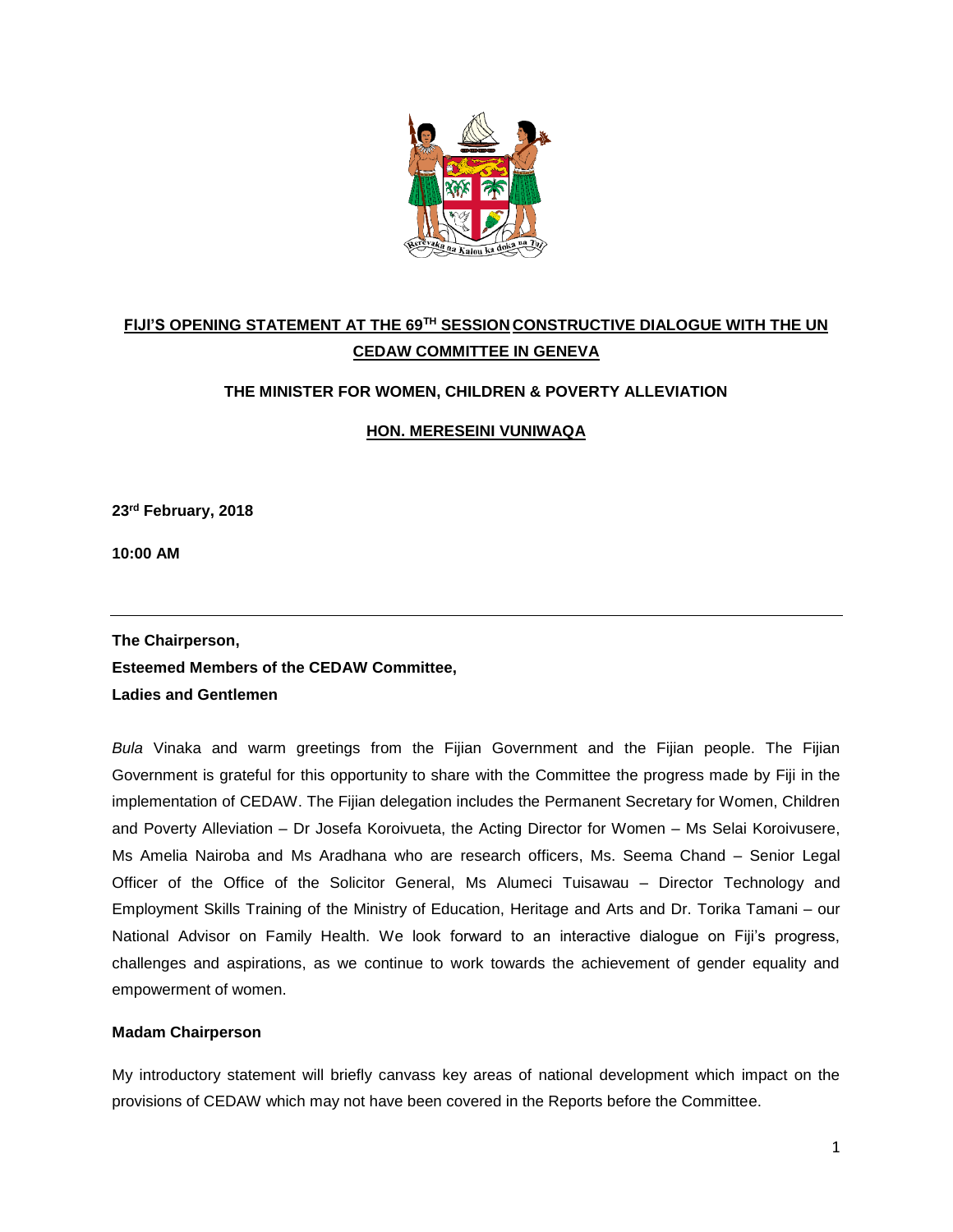In the last 12 years Fiji has undertaken extensive legal reforms. These reforms were undertaken to ensure that our laws reflect international best practice. The Fijian Constitution which came into force on 7 September 2013 is an expression of the will of the Fijian people as it was the result of wide and robust consultations throughout the nation. Both oral and written submissions were received from individuals, groups, and other interested parties.

Fiji is proud to highlight that the 2014 General Elections held under the 2013 Constitution saw an 84% of registered voters exercising their right to vote. Of the total registered voters in the last election 49.19% were women. There was a record low of 0.75% of invalid votes and the high voter turnout demonstrated the enthusiasm of the electorate and indeed the strength of the new electoral system including the effectiveness of the civic education programs conducted through the Electoral Commission. Fiji will be having her second general election under the 2013 Constitution this year. Apart from specific training and awareness targeted at women and new voters steps have also been taken to encourage the participation of persons living with disabilities in the electoral process.

It is also noteworthy that more women than ever before (44 in total constituting 17.7% of total candidates) stood as candidates in the 2014 elections. Apart from changing attitudes and legal reforms propelled by the Fijian Government, the new electoral system which allows for proportional representation through an open list resulted in the highest number of elected women in parliament in our national history - 14% of members of Parliament being women. Whilst we acknowledge that we still have a long way to go in this area, we believe that a concerted national effort for the empowerment of women across all sectors will produce better results election after election.

The UN HC on HR recently stated that Fiji could do more in relation to the representation of women in Parliament. We agree. In all elections since independence (1970) women secured fewer than 12% of seats in Parliament.<sup>j</sup> Apart from the impact of cultural gender stereotyping and other socio-economic reasons, the low number of females in parliament can also be attributed to the electoral systems that existed previously in Fiji which favoured men further isolating female candidates from being voted into Parliament. Coupled with this is the fact that our previous electoral systems were race-based favouring some communities more over others.

Fiji's new form of proportional representation voting system which considers the entire country as one constituency and sits on the premise of one person one vote was tested for the first time in 2014 delivering 14% of women into parliament. The highest number ever in our history. We are heading back into elections in a few months time and what we see as the need right now is to encourage political parties to include more women candidates of merit in their line-up. Our electoral system is young – it has only been tested once and has proven to be conducive for the increased representation of women in Parliament when coupled with continuing work by government and NGOs to deal holistically with the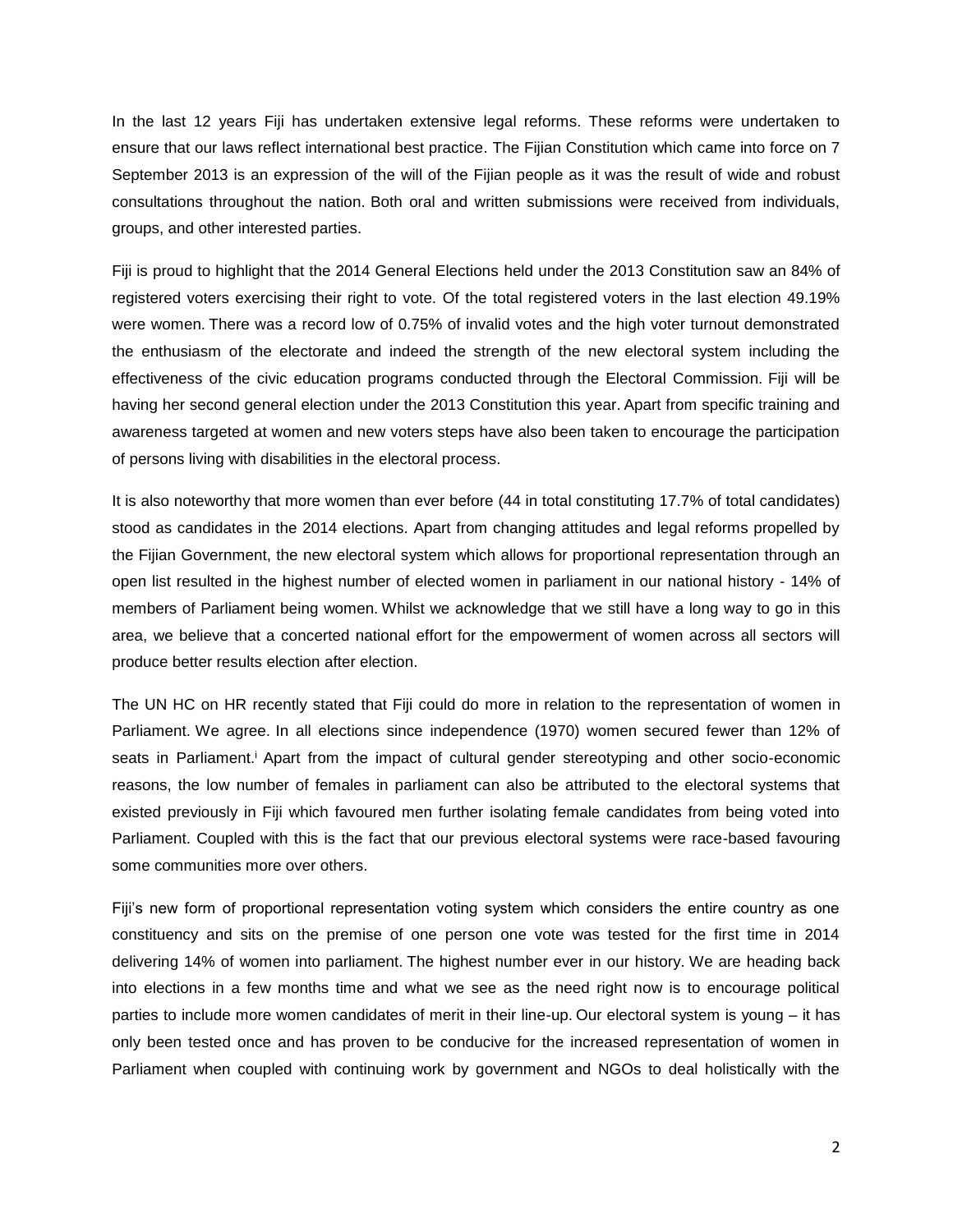socio-economic barriers which become an obstacle for the participation of women in the electoral process.

### **Madam Chairperson**

I must mention the exciting benefits in the preparatory work for this constructive dialogue. We now have a strong sense on data that inform us on the evidence based realities that will be most valuable to plan and coordinate the national efforts on both the empowerment of women and on gender equality in Fiji.

This preparatory work has laid a stronger foundation in bringing together agencies of government, the private sector, civil societies and religious organisations whereby we can attain a united frontier to tackle barriers that hinder the advancement of women in all settings.

There is no question on the strong political commitment to empower Fijian Women and on the condemnation of the violence against our women and our children. Our Honorable Prime Minister has labeled the high rates of violence against women and children as a national shame and has made a call to action to all stakeholders to unite in the battle against the violence on women and children.

This "call to action" has created a national movement and already we have seen the private sector organisations joining forces for the first Man Up Campaign engineered to awaken male involvement in the national campaign. Furthermore we activated a national forum in 2017 enable the cooperation of religious organisations. This was a totally new initiative for we felt that they can play a huge role in the battle against the violence on women and children.

## **Madam Chairperson**

The participation of women in positions of leadership in the workforce and in social settings is one such area that we aim to focus on going forward. Given the larger proportion of women in critical professional sectors like education, health, the law and the civil service in its entirety, the challenge we need to work around is the removal of barriers which become a hurdle in their progression to leadership positions. Whilst affirmative action would get us there overnight, Fiji believes in a more holistic progression which effectively removes socio-economic barriers as we develop.

## **Madam Chairperson**

To effectively implement our CEDAW obligations in Fiji, the Ministry is currently in the process of reestablishing the 4 Taskforces under the Women's Plan of Action namely, Equal Participation in Decisionmaking, Formal Sector Employment and Livelihoods, Access to Services and Women and the Law. To that end, we thank the NGOs for their insistence to us to do this. We envisage that this will create the needed space to strengthen our partnership with civil society giving initiatives for the attainment of gender equality a more holistic overview. So far, only one Taskforce is in operation – the Elimination of Violence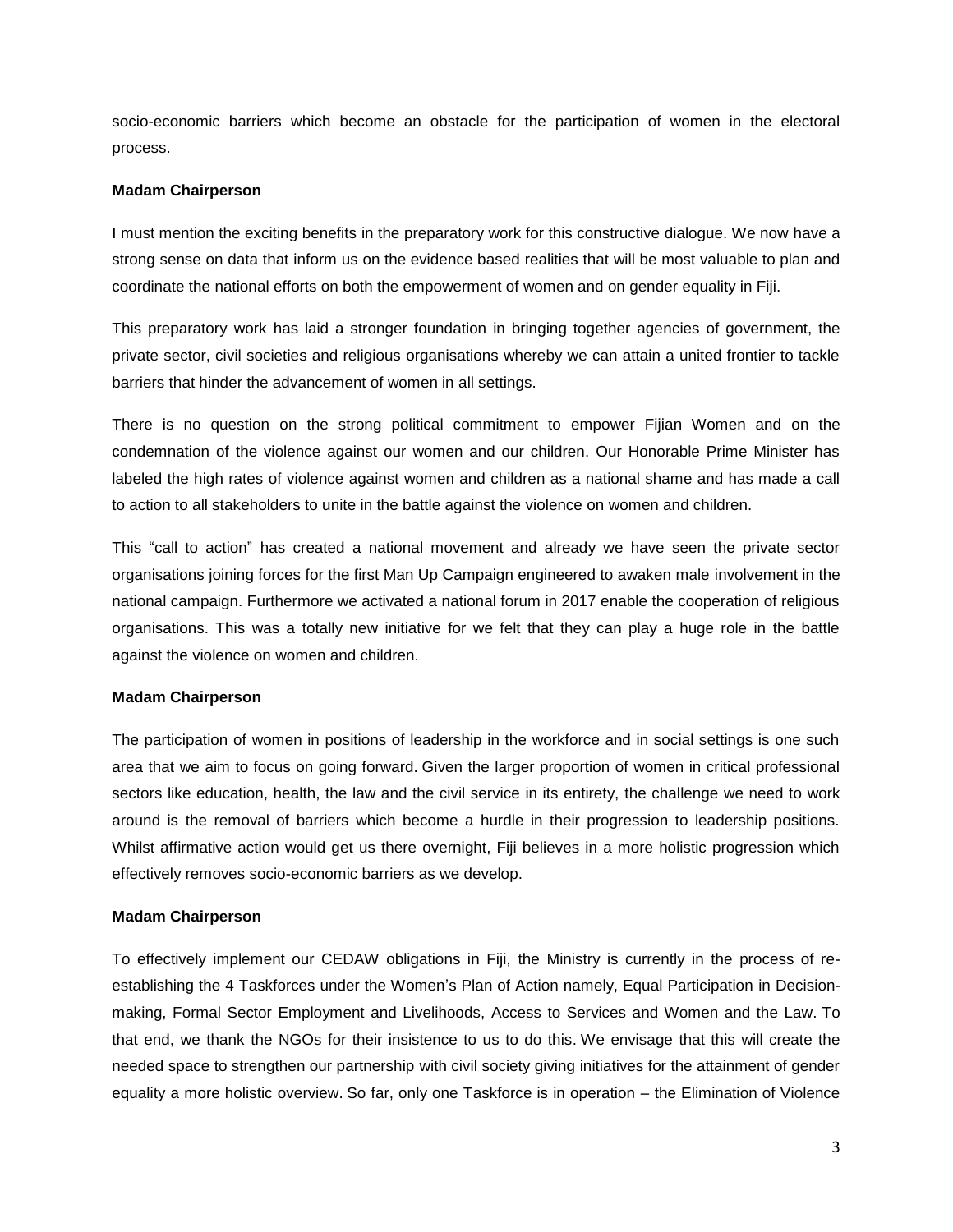Against Women taskforce which has done a lot of work in the area of mandate including the finalization of a Service Delivery Protocol to consolidate a guide to a seamless handling of GBV cases by relevant stakeholders. This Protocol is one piece of a matrix for combating violence against women and will be launched on the International Women's Day this year.

Madam Chair, the fact that Fiji has one of the highest statistics in the world on domestic violence has pushed us as a nation to address domestic violence as a matter of national importance across all sectors. Our statistics in this area have been labeled as a "national shame" by our Hon. Prime Minister. It is!

The UN HC on HR in a recent visit addressed violence against women in Fiji as follows:

## *"The high rate of violence against women remains one of the biggest human rights problems in Fijian society, in spite of important steps taken by the Government to combat it, including through the establishment of a national helpline on domestic violence."*

A lot has been done and continues to be done by Government with excellent support from civil society. We have formed strong important alliances with NGOs in our common quest to combat GBVs. As a Government we acknowledge that the fight against GBV must be multifaceted and multi-sectoral. We acknowledge that we cannot fight GBV on our own. We acknowledge that even if we have the best laws and policies in place, more needs to be done in order to eradicate GBV from our midst. The key in our humble view lies in the changing of mentalities. And when we talk about mentalities, we are talking about culture and religion among other things – influencing culture and religion to remove gender stereotyping and the encouragement of "hyper-masculinity" (as the UN HC for HR calls it) in a country which is deeply cultural and religious is no easy feat. It is not impossible. It will require strong partnerships with cultural and religious leaders to foster the principle of non-violence which are tenets of all religions and cultures which make up our Fiji.

#### **Madam Chair**

Fiji had just launched its 5-year and 20-year National Development Plan during COP23, having to be the first development plan that prioritizes areas for Gender Equality with policies to: increase women's participation in formal sector employment; increase women's representation at all level of government and civil society; eliminate violence against women and children through responsive policing and coordinated referral networks; improve women's access to all social services; and review of legislation and policies. The emphasis laid on gender equality within the national plan fortifies the belief of the Fijian Government that there can be no holistic development without women and the acknowledgement that women need to be part of the discussion for inclusive economic growth.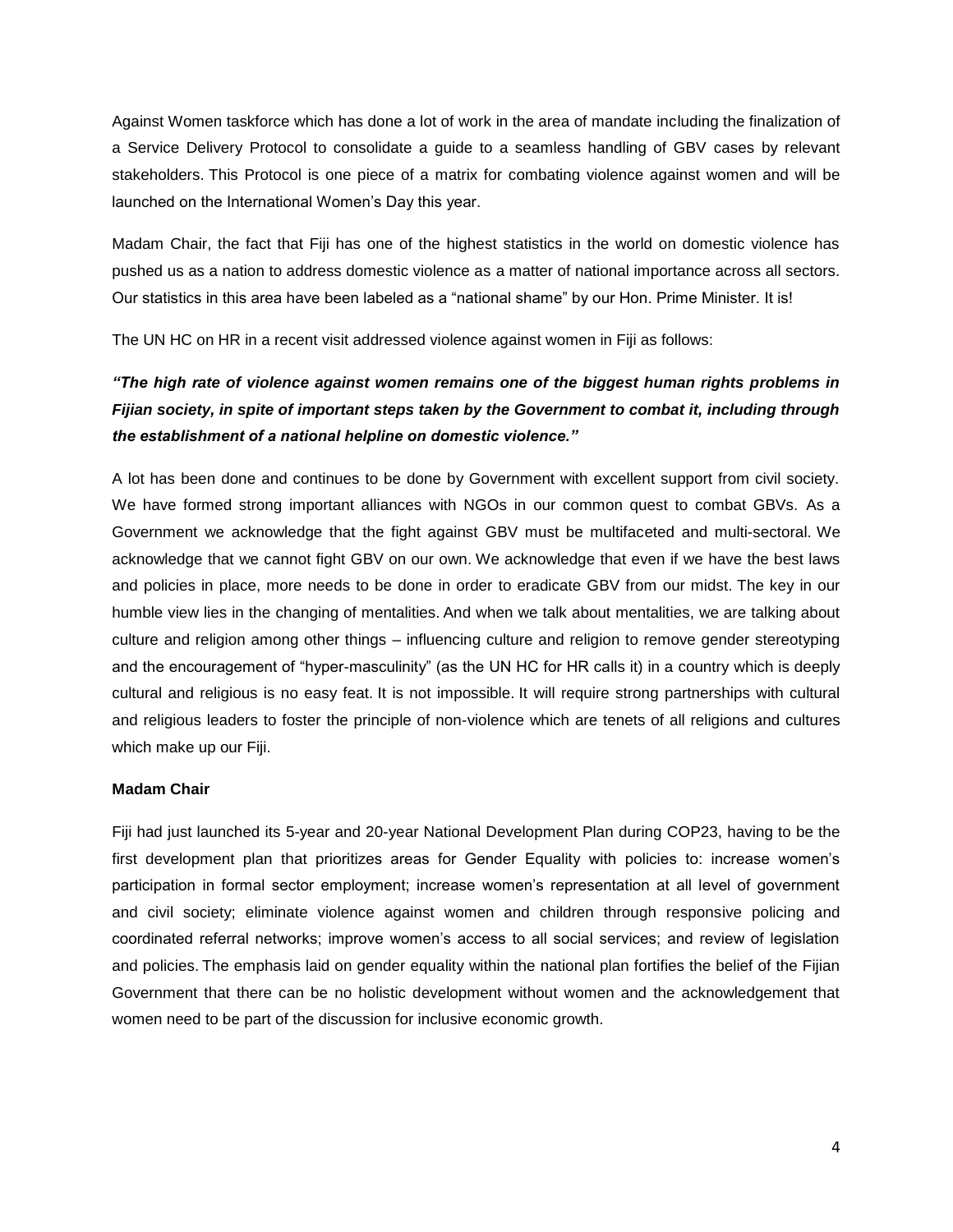#### **Madam Chair**

The Fijian Parliament has been running programs to create an enabling environment for women in politics; for instance, the Mock Women's Parliament to encourage potential women leaders especially young women to enter the political arena; and the "Meet the Speaker" Program, where the Honorable Speaker visits communities and consults directly with women in the community to encourage them to become politicians and parliamentarians.

There are programs that include the engagement of Male Advocates in the Public and Private Sectors and in the Communities to eliminate all forms of discrimination against Women as we see men as an important stakeholder in a patriarchal society like Fiji.

The National Women's machinery identifies that gender stereotypes are also prevalent in the formal sectors and as such is now reaching out to civil service organizations and defense forces through our gender sensitization trainings and initiatives. A good example of this was the first ever training of this nature that was funded by the National Women's Machinery and facilitated by the Fiji Women's Crisis Center for the Royal Fiji Military Force in 2017. A similar training had also been conducted for all Permanent Secretaries across Government before the roll out of the National Gender Policy implementation.

#### **Madam Chairperson**

To complement our national efforts towards the recognition of rights of persons with disabilities, Fiji ratified the Convention on the Rights of Persons with Disabilities in June 2017. A Bill to implement the provisions of the Convention into national law is current before Parliamentary Standing Committee. In anticipation of our national obligations towards this Convention, Fiji for the first time in its history allocated a budget for disability allowances. A budget was also allocated to make municipal footpaths accessible to wheelchairs. Moreover, our national census last year for the first time recorded data on persons living with disabilities which would be critical in the making of informed policy in this area.

As part of measures to address the issue of trafficking of persons, Fiji has in 2017 become a party to the UN Convention against Transnational Organized Crimes and Its Protocol to Prevent, Suppress and Punish Trafficking in Persons, Especially Women and Children. The will to address this mode of exploitation of women is real. Strengthened partnerships with relevant stakeholders is needed to effectively address this phenomenon on a national level and we commit to this as a Ministry.

**Madam Chairperson,** in the area of education, we are pleased to inform that Fiji's score on the National Gender Gap Index of 2017 in relation to education is 0.99. Education is a Constitutional right for all Fijians and the Fijian Government, is committed to building a smarter nation through the implementation of various initiatives in this sector. These initiatives have seen pregnant school girls being encouraged to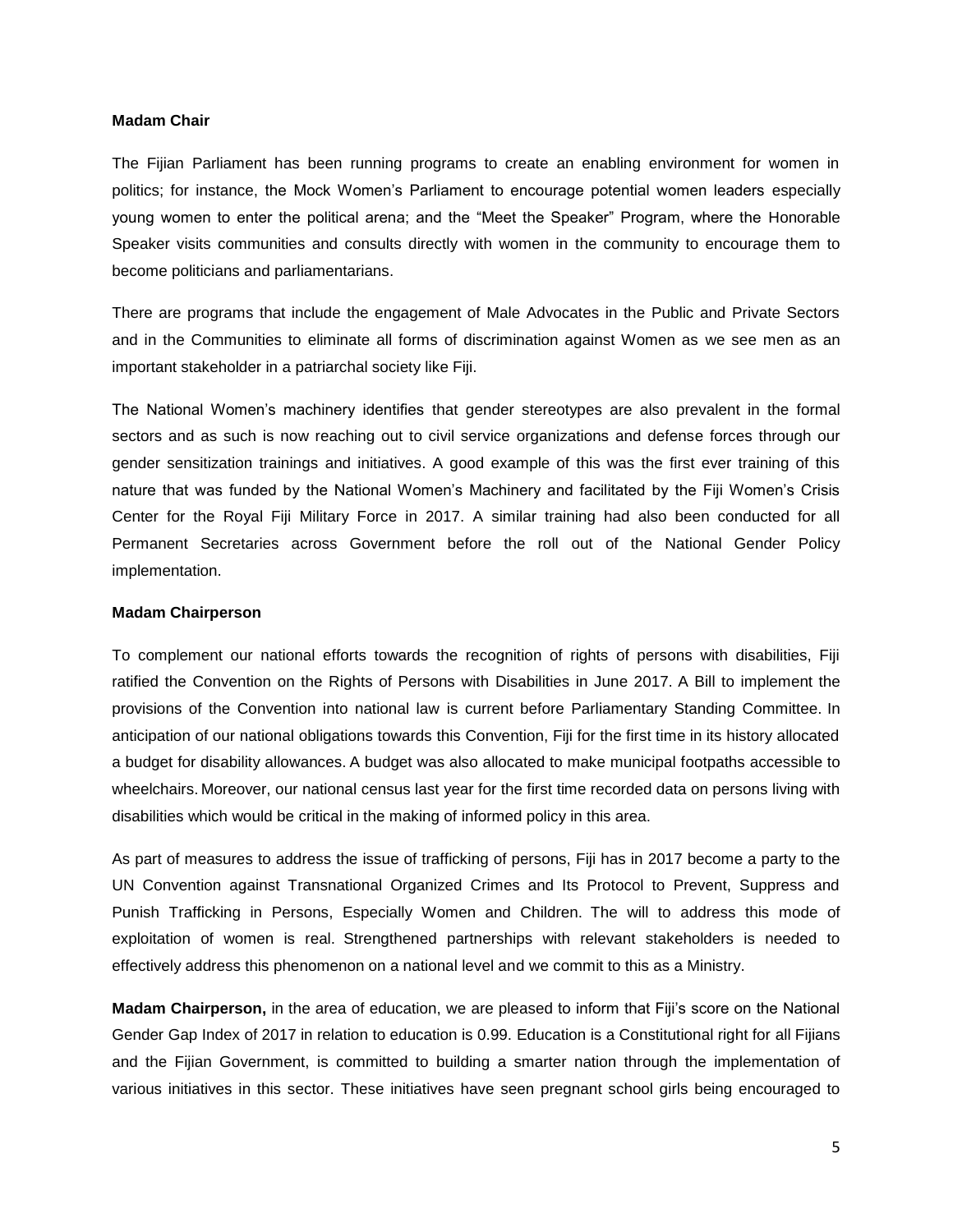return and complete their education. A current initiative under the Ministry of Education is the active search and identification of school-drop outs and re-enrolling these students into school to continue their education where they left off.

The Fijian Government's initiatives are also reflected in the increasing budget allocation towards the Education Ministry annually, with the introduction of the free bus fare and free textbooks for all students; and free milk and weetbix program for year 1 students. The Education Ministry also places great importance on early childhood education which has today become a compulsory part of most primary schools. Madam Chairperson, this week back homes, Fiji is for the first time hosting the 20<sup>th</sup> Conference of Commonwealth Education Ministers with the sub themes in climate change and ICT.

The Ministry of Education through its Curriculum Council continues to review and revise its education materials and syllabi. Recently the Curriculum Council has been reviewing and revising textbooks with a gender perspective to ensure the removal of gender stereotyping from materials which can further inculcate gender inequality in the minds of our children. Also, the 5- year & 10- year National Development Plan for Fiji highlights that school curriculum will continuously be reviewed and strengthened to achieve national objectives, and equality is one of them.

#### **Madam Chairperson**

According to 2017 Census figures, our Labour Force participation rate, is 76.4% for Males and 37.4% for Females, while the Unemployment rate is 2.9% for Males and 7.8% for women. These latest census figures now requires us as a Ministry to work with the Ministry of Employment to ensure that relevant measures to address the marked difference in figures for labour force participation is included in the National Employment Policy which is currently under review.

#### **Madam Chairperson**

A key achievement of the Fijian Government in the past year was the successful steering of COP 23 by the President of COP – our Honourable Prime Minister. Our efforts on the international stage is complemented by national initiatives to make Fiji a climate resilient nation.

Under the leadership of our Prime Minister, in February 2016 the Fijian Government commissioned a site to establish the Fiji Barefoot Vocational College. The College will be the first of its kind in the Pacific Region. It will be a life-changing project that will greatly complement the government's poverty alleviation strategies to empower rural women as agents of change in building a more climate resilient Fiji. It is envisaged that this Vocational College will also become a regional training facility for women once established.

The increasing intensity of cyclones and its heavy impact on women and children has necessitated Gender-responsive plans for village relocations ensuring that the interests of women are considered.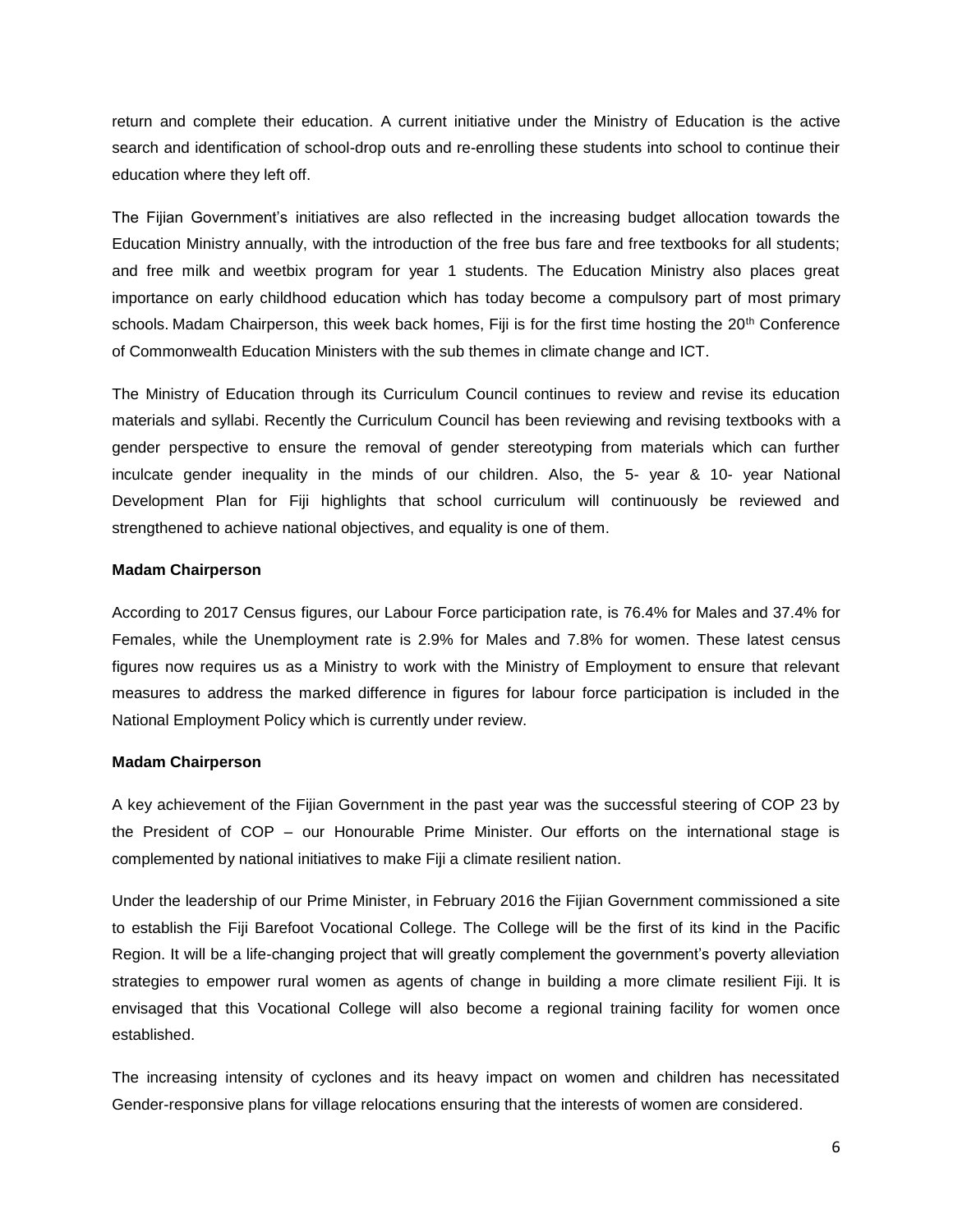#### **Madam Chairperson**

In terms of social protection, women are now recognized as heads of households and have been able to receive the social protection allowances under the Poverty Benefit Scheme which earlier perceived men to be heads of households. Aside from this program, women who fall in the disability or elderly categories can receive individual allowances under the Disability Allowance and Social Pension Scheme respectively. In assisting children who live in poverty, Government also provides Care and Protection Allowances, without any gender bias to support their education and welfare needs.

#### **Madam Chairperson**

The Ministry of Industry, Trade and Tourism has been assisting aspiring entrepreneurs with a \$1000 grant to start up their small businesses. 40% of the recipients, which is 7,209 so far have been women. Further the Fijian Government has just introduced the Youth Entrepreneurship Scheme (YES) to assist aspiring youth entrepreneurs with their business prospects with up to \$20,000 grants. The first batch of recipients from January 2018 was made up of 1 woman and 4 men and we anticipate more young women to take advantage of this program.

#### **Madam Chairperson**

The good health of the Fijian people is a top priority for Government. The Government of Fiji through the Ministry of Health & Medical Services has made provision for the improvement in infrastructure, equipment and services targeted specifically at women's health needs. In recognising the need for support for our women in the hard to reach rural areas, upgrade of health centers in two of our most remote highlands (ie. Navosa & Bukuya) is taking place. This is to ensure that inpatient maternal health services is made available to our women in these rural setting. Moreover, Government recently opened a new specialized birthing unit, a first for Fiji, a facility that will be managed solely by trained and experienced midwives for the provision of uncomplicated maternal health services such as antenatal care, labour & delivery services and post natal care services independent of Doctor. The provision of these service is based on the evidence that our Fiji midwives are competent and fully capable of providing these services and also most importantly in allowing the full management of a low risk birthing unit to women. This birthing unit will be serving a population of more than 70,000 people in the area.

Recognising the expertise and value of our retired women nurses and midwives the Government of Fiji with the assistance of our donor partners, have mobilised more than twenty retired officers as surge capacity to provide maternal and child health services in disaster affected countries in the region eg. Post TC Pam in Vanuatu in 2014, and locally post TC Winston in 2016. The government is committed to continue utilizing this very valuable resource in the region and locally should the need arise. Leadership in health is dominated by women